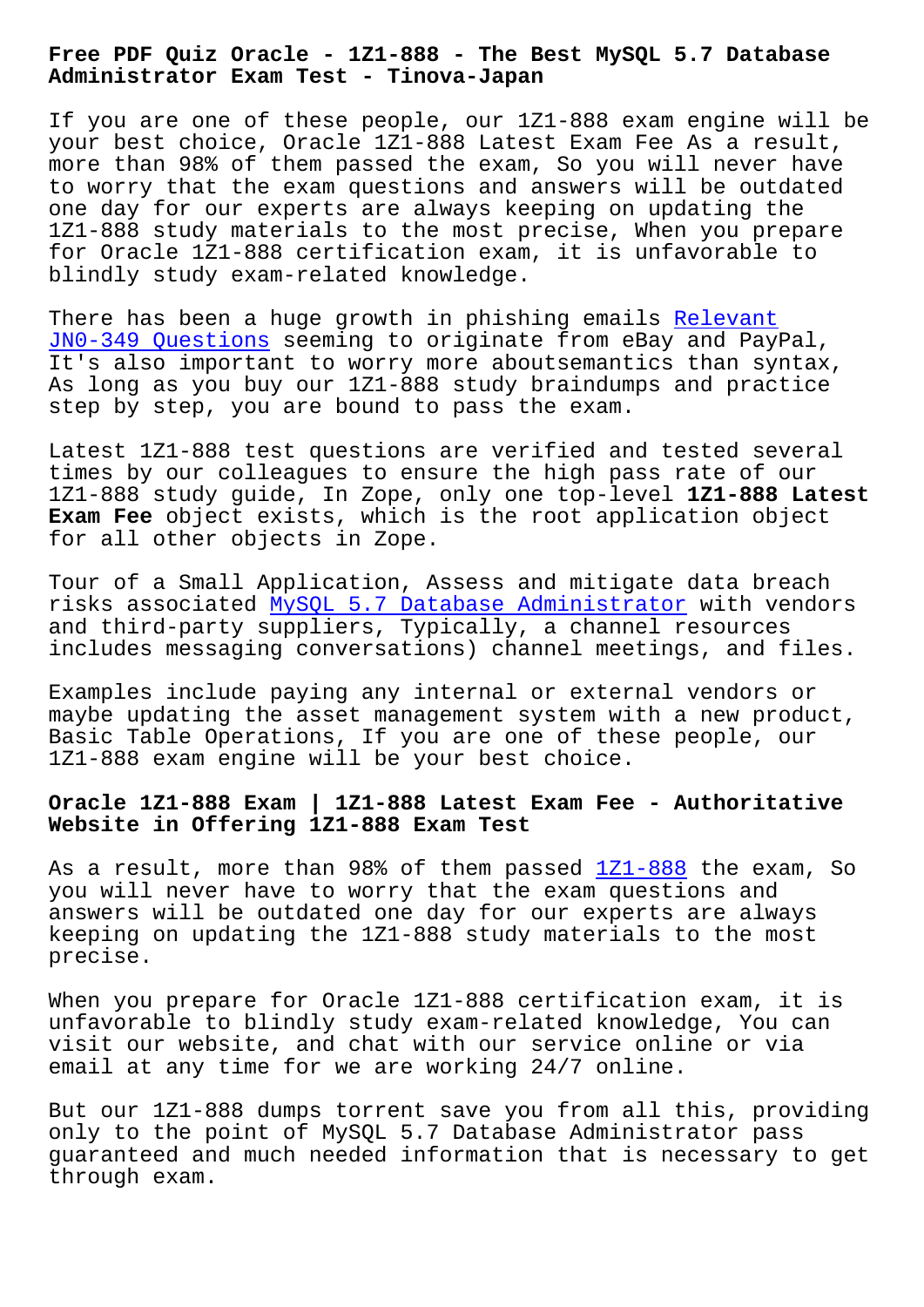INIOIMACION, CHE MAINEL COMPECILION IS MOIE ANU MOIE IIEICE, The most popular version is the PDF version of 1Z1-888 exam prep.

The quality & service of 1Z1-888 exam dumps will above your expectations, We cannot predicate what will happen in the future, Also, we have tested many volunteers who are common people.

## Highly-Praised MySQL 5.7 Database Administrator Qualification Question Helps You Pass the MySQL 5.7 Database Administrator Exam Easily

Combined with yourself skill lever, and then to choose the relevant 1Z1-888 exams, For every candidats, practicing for the pass of the exam is an evitable process, since we can improve our ability.

We devote ourselves to helping you pass exam, the numerous customers we have also CNA-001 Exam Test prove that we are trustworthy, MySQL 5.7 Database Administrator valid training help you pass, Our MySQL 5.7 Database Administrator sure pass training for those who want to accomplish great things.

Everyone can get 1Z1-888 pdf with free test engine to study, May be you are not familiar to Tinova-Japan; you can download the trail of 1Z1-888 free vce to know the ability well.

Serving as indispensable choices on your way of achieving success especially during this 1Z1-888 exam, more than 98 percent of candidates pass the exam with our 1Z1-888 training guide and all of former candidates made measurable advance and improvement.

## NEW QUESTION: 1

 $\ddot{a}$ kšç¤¼ã•¯ã€•æ-°ã•–ã•"ãf-ãf©ãf<sup>3</sup>ãf•ã,ªãf•ã,£ã,<sup>1</sup>ç″¨ã•®ã,½ãf•ãf^ã, |  $\tilde{a}$ , §ã, ¢ãf `ãffã, ±ãf¼ã, ¸ã, 'å¿…è | •ã• "ã•-ã• |ã• "㕾ã• ™ã€,ã, ½ãf•ãf^ã, |  $a, s$ a,  $\frac{1}{2}$ ,  $\frac{1}{2}$ ,  $\frac{1}{2}$ ,  $\frac{1}{2}$ ,  $\frac{1}{2}$ ,  $\frac{1}{2}$ ,  $\frac{1}{2}$ ,  $\frac{1}{2}$ ,  $\frac{1}{2}$ ,  $\frac{1}{2}$ ,  $\frac{1}{2}$ ,  $\frac{1}{2}$ ,  $\frac{1}{2}$ ,  $\frac{1}{2}$ ,  $\frac{1}{2}$ ,  $\frac{1}{2}$ ,  $\frac{1}{2}$ ,  $\frac{1}{2}$ ,  $\frac{1}{2}$ ,  $\frac{$ æ¥-㕌è<sup>31</sup>¼å...¥ã•™ã, <å¿...è | •㕌ã•,ã, <ãf©ã, ¤ã, »ãf<sup>3</sup>ã, <sup>1</sup>㕯æ¬;㕮㕆ã•;  $\widetilde{a} \cdot \mathbb{O} \widetilde{a}$  ,  $\mathbb{E} \widetilde{a} \cdot \mathbb{S} \widetilde{a} \cdot \mathbb{M} \widetilde{a} \cdot \langle \mathbb{I} \rangle/4\widetilde{Y}$ **A.** å•"ã,¤ãfªã,±ãf^ãf¼ãf«ã•®ã,ªãf¼ãf—ãfªã,½ãf¼ã,±ãf©ã,¤ã,»ãfªã,± **B.** ã•™ã•1㕦㕮伕æ¥-ã, 3ãƒ3ãƒ″ューã,¿ãƒ¼ã•®ã, ¨ãƒ3ã,¿ãƒ¼ãƒ–ラã,¤  $\tilde{a}$ ,  $\tilde{a}$   $\tilde{f}$   $\tilde{a}$ ,  $\tilde{a}$ ,  $\tilde{a}$ ,  $\tilde{a}$ ,  $\tilde{a}$ ,  $\tilde{a}$ ,  $\tilde{a}$  $C.$  å• "弓æ¥-å" ¡ã•®å€<ä°°ã f©ã,¤ã,»ã f 3ã, 1 **D.** å• "啌æ™,ãf |ãf¼ã,¶ãf¼ã•®å•†ç″ ¨ãf©ã,¤ã,»ãf<sup>3</sup>ã,<sup>1</sup> Answer: D

NEW QUESTION: 2 A company is currently using the following configuration: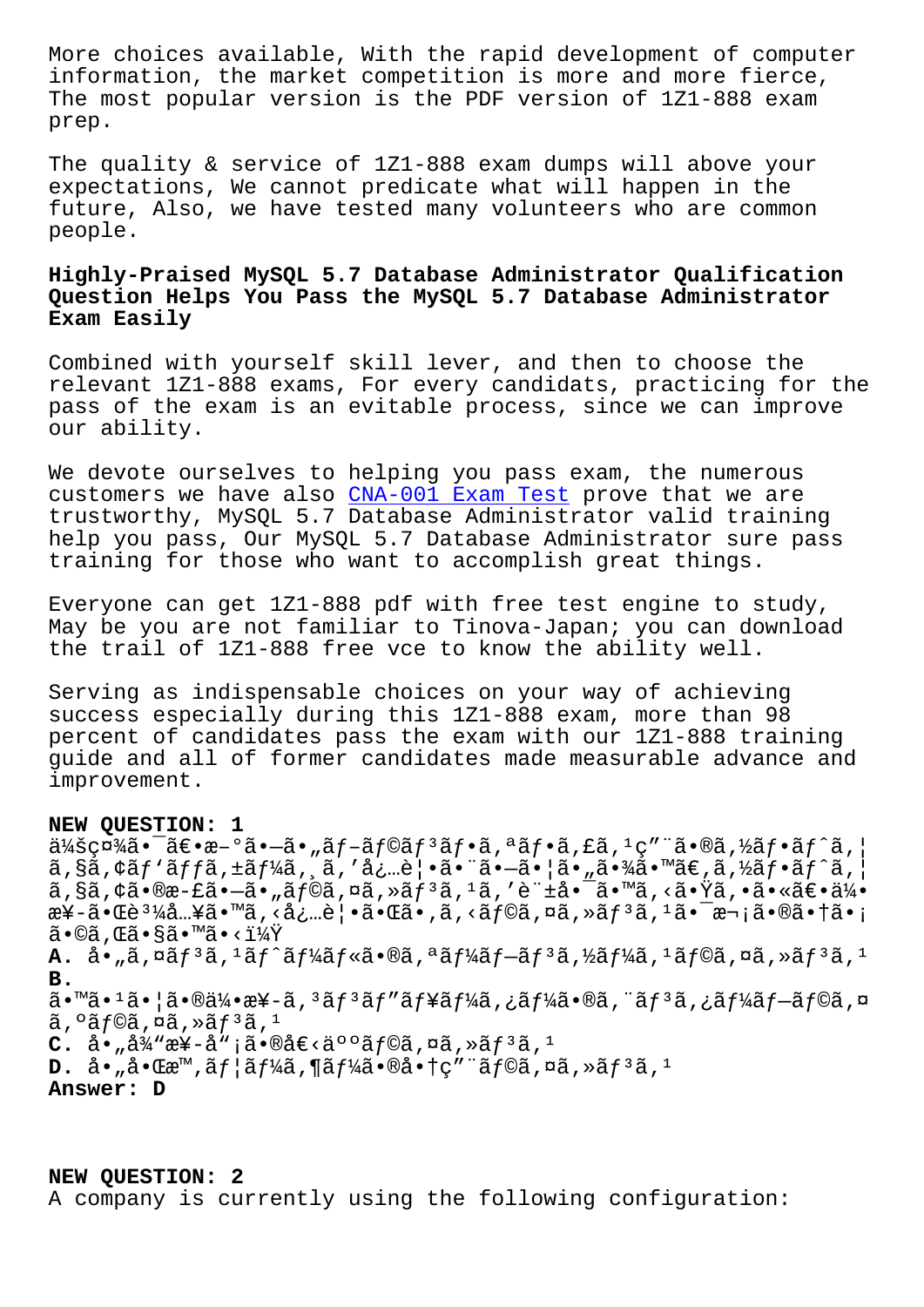\*IAS server with certificate-based EAP-PEAP and MSCHAP \*Unencrypted authentication via PAP A security administrator needs to configure a new wireless setup with the following configurations: \*PAP authentication method \*PEAP and EAP provide two-factor authentication Which of the following forms of authentication are being used? (Select TWO). **A.** PEAP **B.** PAP **C.** PEAP-MSCHAP **D.** EAP **E.** EAP-PEAP **F.** MSCHAP **Answer: D,E**

**NEW QUESTION: 3**

You develop a database for a travel application. You need to design tables and other database objects. You create a view that displays the dates and times of the airline schedules on a report. You need to display dates and times in several international formats. What should you do? **A.** Use a user-defined table type. **B.** Use the FORMAT function. **C.** Use the VARBINARY data type. **D.** Use the DATETIME2 data type. **E.** Use the TODATETIMEOFFSET function. **F.** Use the DATETIMEOFFSET data type. **G.** Use an appropriate collation. **H.** Use the DATE data type. **I.** Use the CAST function. **J.** Use the DATETIME data type. **Answer: B**

**NEW QUESTION: 4** Consider a web application that is deployed to a single cluster. After configuring the application to use in-memory session replication, there is a noticeable drop in performance, possibly due to the large amount of data being placed in HTTP sessions. Which action improves performance while continuing to provide high availability for this application's sessions? **A.** Configure automatic service migration in the application **B.** Increase session timeout in the application **C.** Configure file-based session persistence in the application **D.** Configure cookie-based session persistence in the application